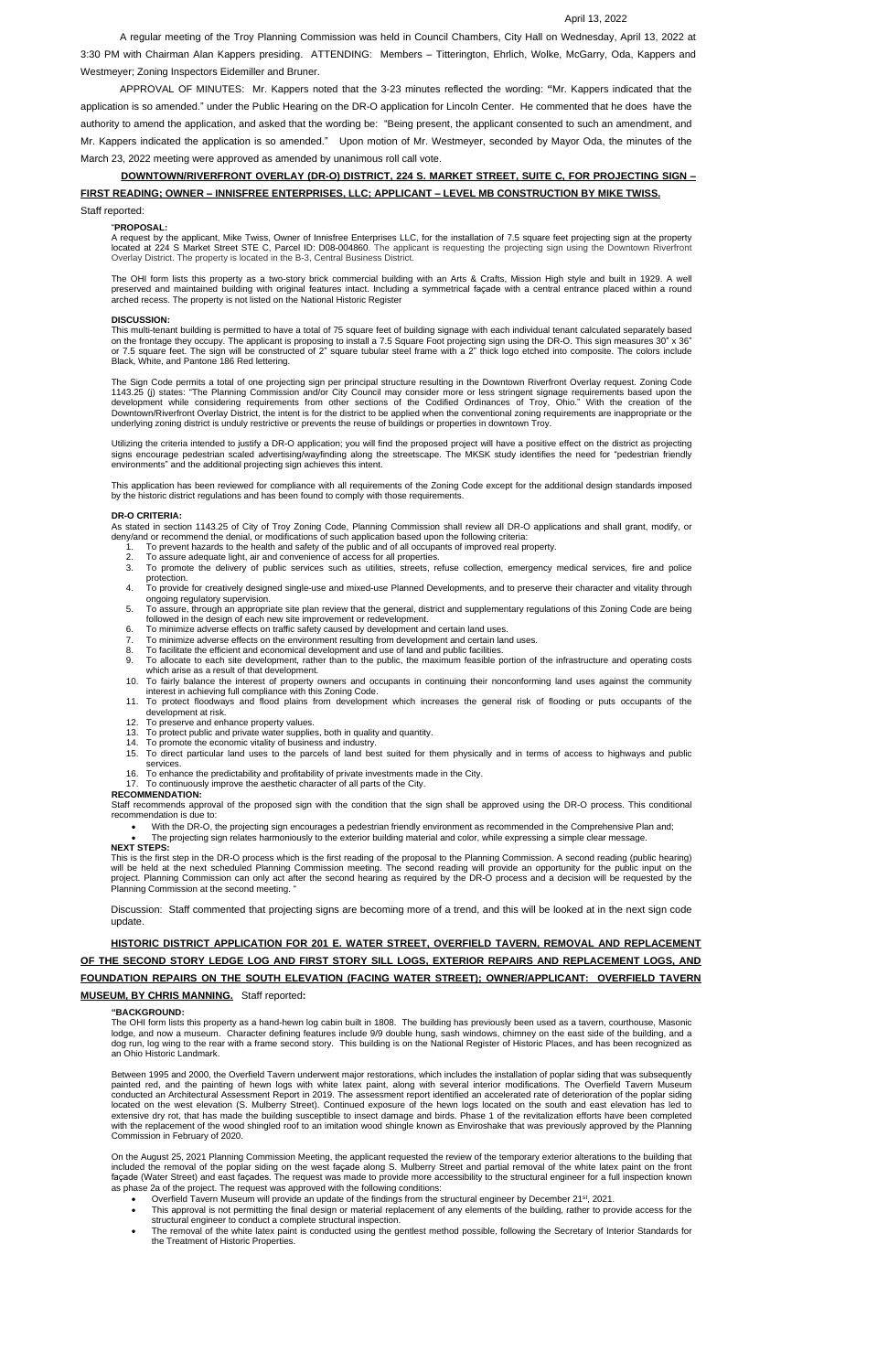4-13-2022 Page Two

In October 2021, Midwest Maintenance Inc. removed the existing new-growth poplar siding on the west elevation facing Mulberry Street and the coating of white latex paint on the south elevation facing Water street, revealing the extent of the damage to the log walls. The structural engineer assessed the extent of the damage identifying which logs will need repaired or replaced.

The west elevation logs that were protected by the wood siding are in relatively good repair with minimal repairs needed. The south and east elevations that were covered in latex paint need substantial repairs, including replacement logs.

### **DISCUSSION:**

Chris Manning, Executive Director of the Overfield Tavern, is requesting the Planning Commission to consider the exterior alterations/repair of the Overfield Tavern south elevation (facing Water Street). The request is for the removal and replacement of the second story ledge log and first-story sill logs (including the sill log that was replaced with modern lumber in 1998), additional exterior log replacements and repairs, and foundation repairs.

The replacement logs will consist of old-growth oak and poplar beams recovered from historic barns in the region. These logs will be of the same species as existing and properly seasoned on site prior to installation. Additionally, the logs will be hand-hewn and over 100 years old as they have superior quality and durability over modern farm-raised wood and represent similar tooling techniques as the existing logs. The logs will be rechinked and daubed with an appropriate mortar mix. Five "dutchman repairs" also known as "piecing-in" are also being requested. This technique involves the cutting of rotten areas of the wood and stabilization of the adjacent logs, ultimately installing replacement seasoned wood with the similar grain style. These techniques are in conformance with the Secretary of Interior Standards for the Treatment of Historic Properties and the National Park Service Preservation Brief: "The Preservation and Repair of Historic Log Buildings".

Staff recommends this conditional approval due to the materials used in repairs are historically appropriate and follow the Secretary of Interior Standards for the Treatment of Historic Properties and the National Park Service Preservation Brief: "The Preservation and Repair of Historic Log Buildings".

Additionally, the south elevation will include a foundation repair that consists of removal of the stone foundation and replacement with a 36" concrete footer. The stones will be salvaged and added to the exposed foundation above the average grade level that will provide for the original stone appearance above the ground level. This will help prevent moisture from continuing to undermine the sill logs and lead to long term stability. These repairs are similar to the foundation work that was required in 1998. All requested work will be reviewed by the Miami County Department of Development should this request proceed forward.

#### **RECOMMENDATION:**

Staff recommends approval of the requested removal and replacement of the second story ledge log and first-story sill logs, exterior repair and replacement logs, and foundation repairs on the south elevation (facing Water Street) with the following conditions:

- 1. The exterior repairs and foundation work are reviewed and approved by the Miami County Department of Development.
- 2. The chinking and daubing mortar repairs and replacement will include historically appropriate mixtures and match existing;

3. The Sidewalk replacement will be in accordance with the Engineering Department Construction standards, following a final inspection of the concrete work.

A motion was made by Mr. Wolke, seconded by Mrs. Ehrlich, to conditionally approve the application for 201 E. Water Street as submitted, based on the conditional approval recommendation of staff and based on the following findings of staff that:

- 1. The exterior repairs and foundation work are reviewed and approved by the Miami County Department of Development;
- 2. The chinking and daubing mortar repairs and replacement will include historically appropriate mixtures and match existing;
- 3. The Sidewalk replacement will be in accordance with the Engineering Department Construction Standards, following a final inspection of the concrete work.

Staff recommends this conditional approval due to the materials used in repairs are historically appropriate and follow the Secretary of Interior Standards for the Treatment of Historic Properties and the National Park Service Preservation Brief: "The Preservation and Repair of Historic Log Buildings". **MOTION PASSED, UNANIMOUS VOTE**

**HISTORIC DISTRICT APPLICATION FOR 116 S. MARKET STREET, ÉCLAT FACIAL STUDIO, INSTALLATION OF BUILDING SIGN AND WINDOW SIGN; PAINTING OF FRONT FAÇADE; OWNER: WADE WESTFALL; APPLICANT: KARIN GAUDIN.** Staff reported: property is zoned B-3, Central Business District; property owner has approved the application being submitted; this multi-tenant building is permitted to have a total of 66 square feet of building signage with each individual tenant calculated separately based on the frontage they occupy; application is for a total of 33 square feet of building signage (building sign 30 square feet, window sign 1 square foot); sign will be constructed of 3m metal composite with 1/8" 3-dimensional white lettering; building paint color of Benjamin Moore 2102-50 "Rose Bisque" behind the building signage and trim surrounding the store front; applicant has painted the store front, and City staff has worked with the owner for a historic review submittal with applicant charged double for the modification without approval; and staff recommends approval based on the findings of:

- The proposed sign will meet the City of Troy Sign Code requirements;
- The proposed sign will not detract from the historic integrity of the building and streetscape**;**
- The proposed paint alteration does not detract from the historic integrity of the building and streetscape, and similar paint colors exist in the historic district.

A motion was made by Mayor Oda, seconded by Mr. Westmeyer, to approve the historic district application for 116 S. Market Street as submitted, based on the exact colors, design, size and materials as stated in the application, and based on the findings of staff that:

- The proposed sign will meet the City of Troy Sign Code requirements;
- The proposed sign will not detract from the historic integrity of the building and streetscape**;**
- The proposed paint alteration does not detract from the historic integrity of the building and streetscape, and similar paint colors exist in the historic district. **MOTION PASSED, UNANIMOUS VOTE HISTORIC DISTRICT APPLICATION FOR 16 S. CHERRY STREET, SUITE A, SHARONELAINE PHOTOGRAPHY,**

**INSTALLATION OF A WINDOW SIGN, OWNER- GAUDIN PROPERTIES, LLC, APPLICANT – SHARON LANGE.** Staff reported: property is zoned B-3, Central Business District; property owner has approved submittal of the application; property is on the National Register of Historic Places and was constructed around 1870; building is permitted a total of 57 square feet of building signage with each tenant calculated separately based on frontage occupied; application is for .765 square foot of signage which is the exact area permitted; sign to be constructed of white vinyl; and staff recommends approval based on the findings of staff that

- The proposed sign will meet the City of Troy Sign Code requirements;
- The proposed sign will not detract from the historic integrity of the building and streetscape**.**

**Discussion.** Mr. Westmeyer commented that the sign includes a phone number and website, which the Commission has indicated should not be part of signage in the historic district. The Mayor stated she had no objection to that information being on the sign.